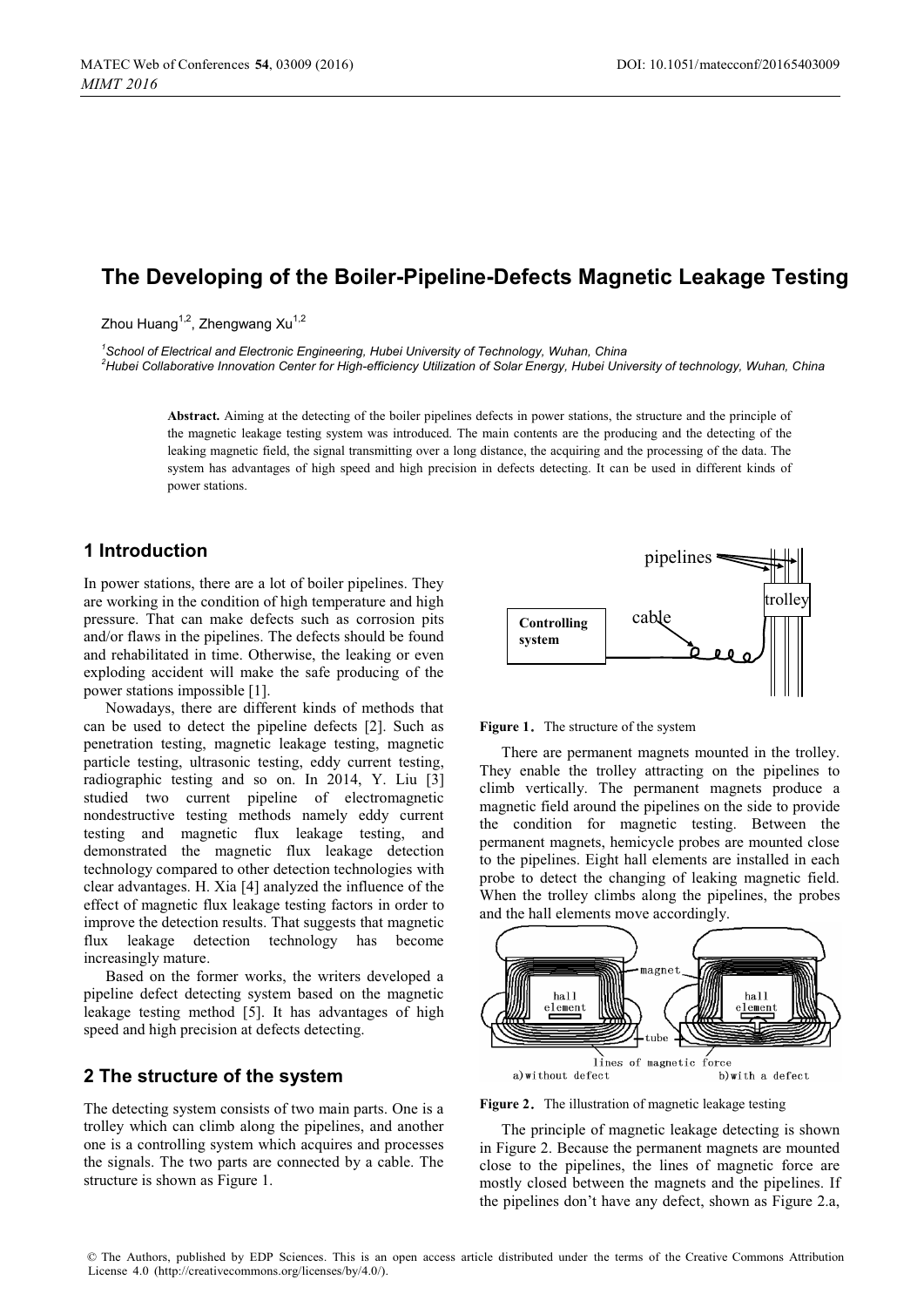the magnetic leakage is very little, so the signals picked up by the Hall elements are weak. Contrariwise, if there is a defect, shown as Figure 2.b, the magnetic resistance is large in the normal closed loop of the lines of magnetic force, so there is more magnetic leakage, the Hall elements can pick up stronger signals.

Then, the signals picked up by the Hall elements are amplified and processed. According to the processed signals, we can judge the health of the pipelines. In order to speed the detecting progress, three probes are installed in the trolley to detect 3 pipelines at one time.

## **3 The detail of the trolley**

The structure of the trolley is shown in Figure 3. It is driven by a 24V DC motor. Its speed can be adjusted manually via the power supply voltage in the range of  $1m/s \sim 3m/s$ . The trolley can move up and down with the power plant boiler pipe surface under the adsorption force of the magnetizing device along. Via special designing calculations and structural stress analyses, it has some capabilities of anti overturning and correction. It also has good sealing performance and the ability to overcome the effects caused by the floating ash and slagging. It can cross obstacles and turning smoothly. It will be a effective device in the power plant boiler pipelines testing automation and intelligent.

The specific structure is shown in Figure 3. It consists mainly of the DC motor 4, the synchronous transmission system 6, the roller pair (Part 8,9,10), the panel 2, the magnetization device 3 and the test probes 5, etc.



**Figure 3.** 1. Pipeline under testing; 2. Panel; 3. Magnetizer; 4. DC motor; 5. Probe; 6. Synchronous belt and synchronous wheel; 7. Drive wheel; 8. Roller; 9. Synchronizing wheel; 10. Gear

There are two Hall elements model SS495A1 mounted on each sensor in the test probe [6], as shown in Figure 4. They output two detecting signals respectively. The placement is shown in Figure 4. The detection range of any Hall element is from -680Gs to +680Gs. The amplifiers in the sensor amplify the signals come from the Hall elements and output voltage signals range from

0V to 5V. As the middle point, 0Gs is corresponding to 2.5V DC output signal.



#### **Figure 4.** Sensor principle picture

The Hall sensor array consists of three semicircular magnetic flux leakage detection probes. There are four sensors mounted in each probe, shown as Figure 5. So there are 8 Hall elements in each probe. The probes form a 24-channel sensor array, which transforms magnetic flux leakage(MFL) signals into 24 channels of electrical signals. Every signal is processed by a channel independently.

The Hall sensor is used after calibration. That can make sure of the testing accuracy. But the angle of the Hall sensor may change in the course of use because of collisions, vibrations or other causes. That will decrease the accuracy of sensor. To avoid these risks, the sensors are encapsulated carefully. This treatment also ensures the strength of the wire at the connection with the circuit board. The sensor output signal is connected to the data acquisition module via shielded cable to avoid the interference outside. Sensor physical picture is shown in Figure 5.



**Figure 5.** Probe physical picture

## **4 The structure and the principle of the controlling system**

The structure of the controlling system [7] is shown as Figure 6. It is mainly composed of a PC, the current-tovoltage circuit (shown as I/U), a data acquisition card and an adjustable power supply. All the parts are mounted in a metal box, shown in the dashed line box in Figure 6, except the PC. The current signal is converted into a voltage signal by the current-to-voltage circuit, specific works see below. The data acquisition card is used to collect the voltage signal converted by the current-tovoltage circuit. The received signal is transmitted through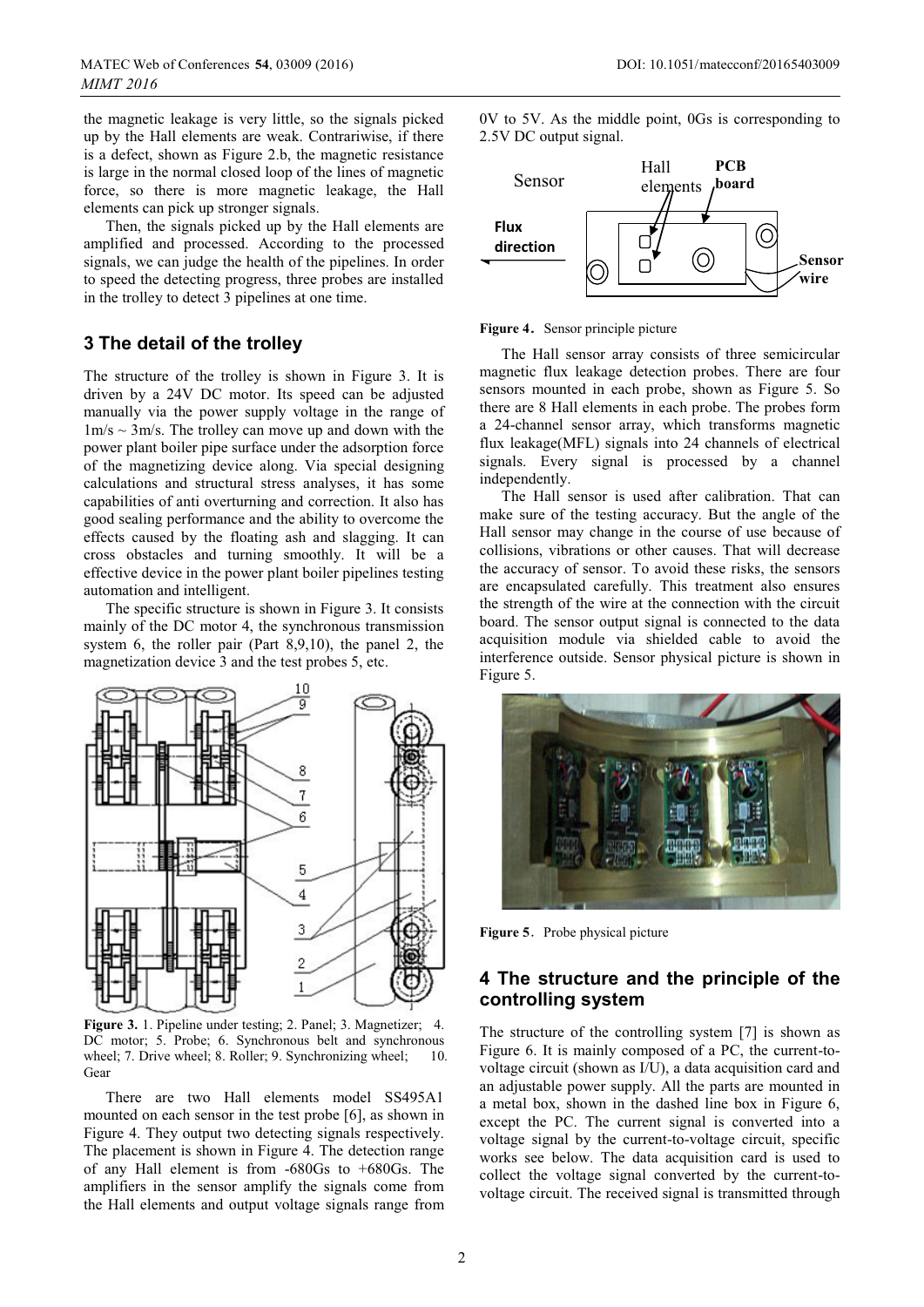an USB cable to the PC for subsequent processings. Through the adjusting knob, the output voltage of the adjustable power supply can be controlled to change the DC motor's speed. Then the speed of the trolley is controlled accordingly. The SW is a change-over switch, which is used to change the polarity of the adjustable power supply output voltage. So it can control the motor reversing to control the trolley running up or down.



**Figure 6.** The controlling system

The PC runs a data processing software complied by LABVIEW. The processed data are stored and displayed. The stored data can be restored as needed for further processing or displaying. The locations of the defects can be found directly by observing the waveforms of the signals.

## **5 The signal transmitting over a long distance**

Because the signals picked up by the Hall elements are very weak, and the pipelines are dozens of meters long or even longer, it is difficult to transmit the signals directly from the trolley to the controlling system on the ground. Some methods are needed to ensure the signal transmitting; otherwise the signal attenuation and the noise outside can destroy the detecting result.

In order to solve the signal transmitting problem, the writers developed a signal converting circuit. It consists of two parts. One part is installed in the trolley, which converts the original voltage signals picked up by the hall elements into current signals. Another part is installed in the controlling system, which converts the current signals back to voltage signals. The current signals are the intermediators which are transmitted from the trolley to the controlling system.



**Figure 7.** The principle of signal converting from voltage to current

In the first part, the principle of the signal converting circuit which converts the voltage signal into current signal is shown in Figure 7.

According to the working principle of operation amplifiers(OP) [8], the OP A2 forms a follower. And for the OP A1, we have

$$
\frac{(u_i - V2 \frac{R3}{R3 + R4})}{R1} = \frac{(V2 \frac{R3}{R3 + R4} - V1)}{R2}
$$
(1)

If 
$$
\frac{R2}{R1} = \frac{R4}{R3} = K
$$
, the equation above will be

$$
\frac{(u_i - V2\frac{1}{1+K})}{1} = \frac{(V2\frac{1}{1+K} - V1)}{K}
$$
 (2)

It can be simplified further as

4

 $R<sup>2</sup>$ 

$$
V2 - V1 = Ku_i \tag{3}
$$

So the output current of the circuit

$$
i_o = \frac{V1 - V2}{R} = -\frac{K}{R}u_i
$$
\n(4)

 $R$  *R*<sup>*R*</sup>
(4)<br>That is, the output current signal is proportional to the input voltage signal. The output current signals change accordingly when the voltage signals picked up by the hall elements change. So the signal converting from voltage to current is realized.



Figure 8. The principle of signal converting from current to voltage

In the controlling system, the converting is reverse from current to voltage. The principle is shown in Figure 8.

According to the working principle of OPs, we can see clearly

$$
u_o = -i_i \times Rf \tag{5}
$$

If the current signal at the output end of the circuit shown in Figure 7 is connected by a cable to the input end of the circuit shown in Figure 8, we have  $i_i = i_o$ . Together with the equations  $(4)$  and  $(5)$ , we get

$$
u_o = -(-\frac{K}{R}u_i) \times Rf = \frac{K \times Rf}{R}u_i
$$
 (6)

When 
$$
\frac{R}{Rf} = K
$$
, we get  $u_o = u_i$ .

That is to say, the output signal of the converting circuit from current to voltage is equal to the input signal of the converting circuit from voltage to current. So, both the signal converting of two directions are achieved. Therefore, the aim is realized that to convert the original voltage signal to current signal for transmitting over a long distance.

There are two advantages to use current signals as the intermediator for signal transmitting over a long distance. First, the energy/power of normal outside noises is finite,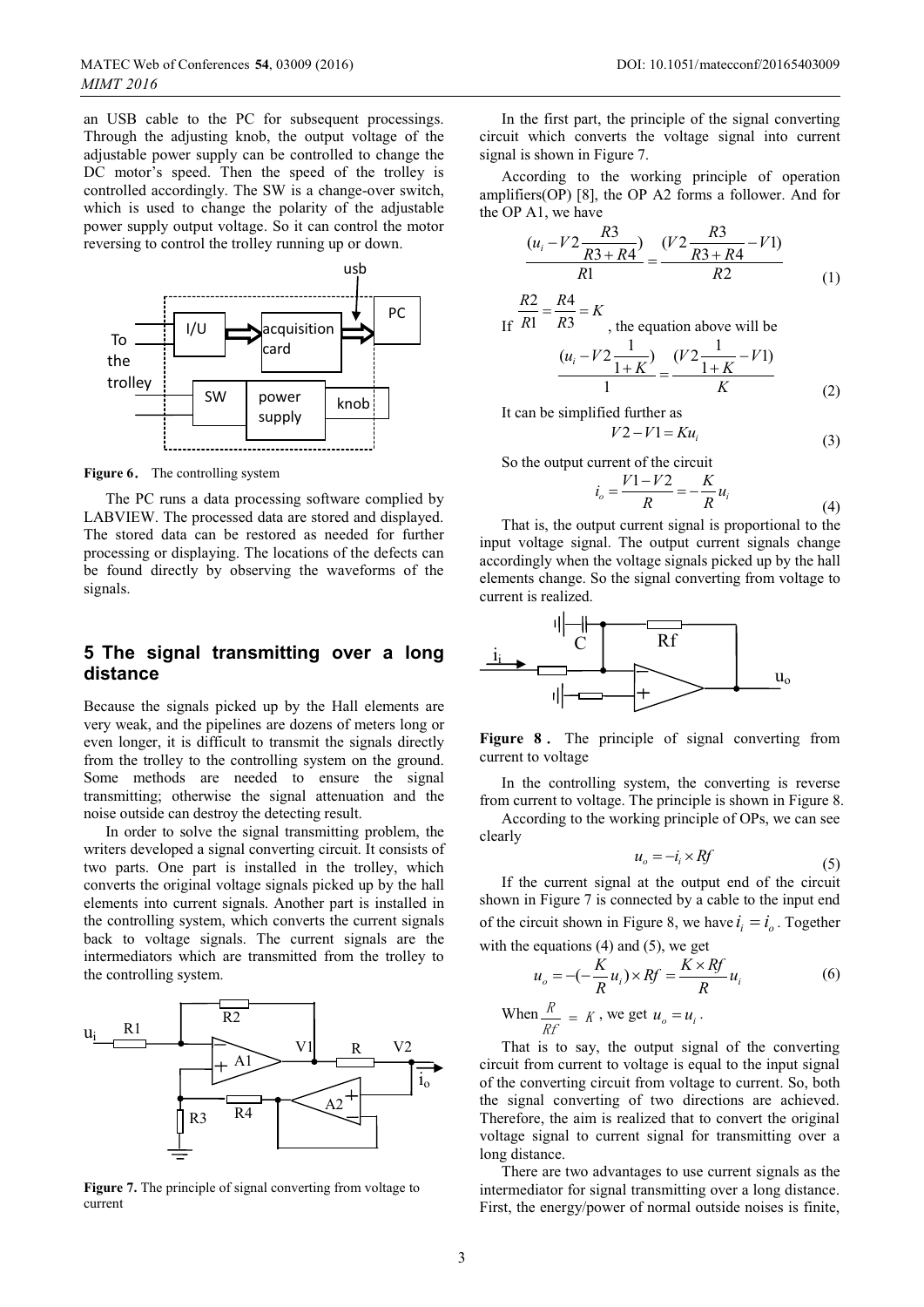they affect current signals little. Second, the current is the same in the same branch circuit, the resistance of the transmission line has no effect to the current signal when it is transmitted over a long distance. On the contrary, the voltage signal is sensitive to the outside noises, and the resistance of the transmission line attenuates the voltage signal in the manner of dividing voltage.

Furthermore, in order to enhance the anti-interference ability, a small capacitor C is installed in the converting circuit from current to voltage, as shown in Figure 8. The capacitor can filter noise further. So, the waveforms of the output voltage signals of the signal converting circuit are even better than the waveforms of the voltage signals observed directly on the outputs of the hall elements in the experiments. That proves sufficiently that the long distance signal transmitting circuit is successful.

Real things are worse than those in theory. In the project development process, a 12V DC power supply is used for the system at the begining. In the actual debugging, it is found that the circuits work well when a short wire is used to connect the controlling system and the trolley. But they don't work when a long wire is used. The final output voltage can not reach the theoretical value at the end of the current-to-voltage circuit.

After testing, we found that the presence of a large voltage drop on the singal tranmitting wire, that resulted in abnormal situations. In order to reduce the weight, the wire was chooded very thin. Its nominal diameter was 0.036mm, and its nominal DC resistance was  $16790\Omega$ /km at  $20^{\circ}$ . In the experiments, the distance from the controlling system to the trolley was approximately 30 meters. So the round-trip resistance of the thin transmitting wire was

$$
R = 0.03 * 2 * 16790 = 1007.4 \Omega \tag{7}
$$

 The output current of the voltage-to-current circuit, io in Figure7, was around 12mA. Then the voltage drop on the thin wire was

$$
U = 0.012 * 1007.4 = 12.0888 V
$$
 (8)

Which was large than 12V, the power supply voltage. So the OP could not have sufficient voltage output signal. After analyzing the problem clearly, a 15V power supply was used to stand for the 12V one. Then the whole system can work well. Because the actual boiler pipes are long up to 60 meters rather than 30 meters in the experiments, the system power supply should be further increased for the real detecting. Except this problem, if the distance is very long and a high voltage power supply is needed, the withstand voltage of the chips should be considered carefully.

After ajusting, a lot of experiments were made. The 8 example waveforms acquired from an experimental pipeline are shown in Figure 9. The small protuberances are the signal changes affected by the defects. The minimum depth of the defect that can be distinguished is 1 mm when the diameter of the manmade corrosion pit is 8 mms.



**Figure 9.** The example waveforms **Figure 9.** The example waveforms

In the trolley, there is an encoder which rotates together with a wheel of the trolley. The pulses sent out by the encoder are transmitted through the cable to trigger the data acquisition card. At each encoder pulse, the data acquisition card acquires data of the signals one time. So, the number of the points of the data is proportional to the moved distance of the trolley. We can compute the locations of the defects on the pipelines according to the number of the points in the signal waveform. The scale below the waveforms can help us to approach that. Therefore, the defect locations can be determined quickly for repairing.

#### **6 Conclusions**

Aiming at the detecting of the boiler pipelines defects in power stations, this paper introduced the structure and the principle of the magnetic leakage testing system. The main contents are the producing and the detecting of the leaking magnetic field, the signal transmitting over a long distance, the acquiring and the processing of the data, and the motion controlling method of the trolley. The system has advantages of high speed and high precision at defects detecting. It can be used in different kinds of power stations. And the system has characteristic of good adaptability, if the shape of the probe is modified properly to ensure the Hall elements are close to the detected materials, the system can be used for defect detecting of other kinds of ferromagnetic materials.

In the application process, in order to make better usage of magnetic flux leakage technology, we need to pay attention to some disturbing factors.

Because the magnetic flux leakage inspection needs some time to finish the magnetization, and different detection speed also affect the detection results, so in the detection process the speed should be maintained uniform and should not be too fast .

In the detection of the scanning process, although the design of the scanning plane is full coverage, due to save shape and form testing equipment and other reasons, it is not easy to achieve a comprehensive sweep surface. It is prone to missing defects. In addition, the sample ferromagnetic impurities, magnetization intensity, the flatness of detecting body and defect features will also affect the detection results.

In actual testing, it is neccery to choose a smaller detection probe, scan speed and to make the appropriate adjustments according to the actual testing situation.

### **Acknowledgment**